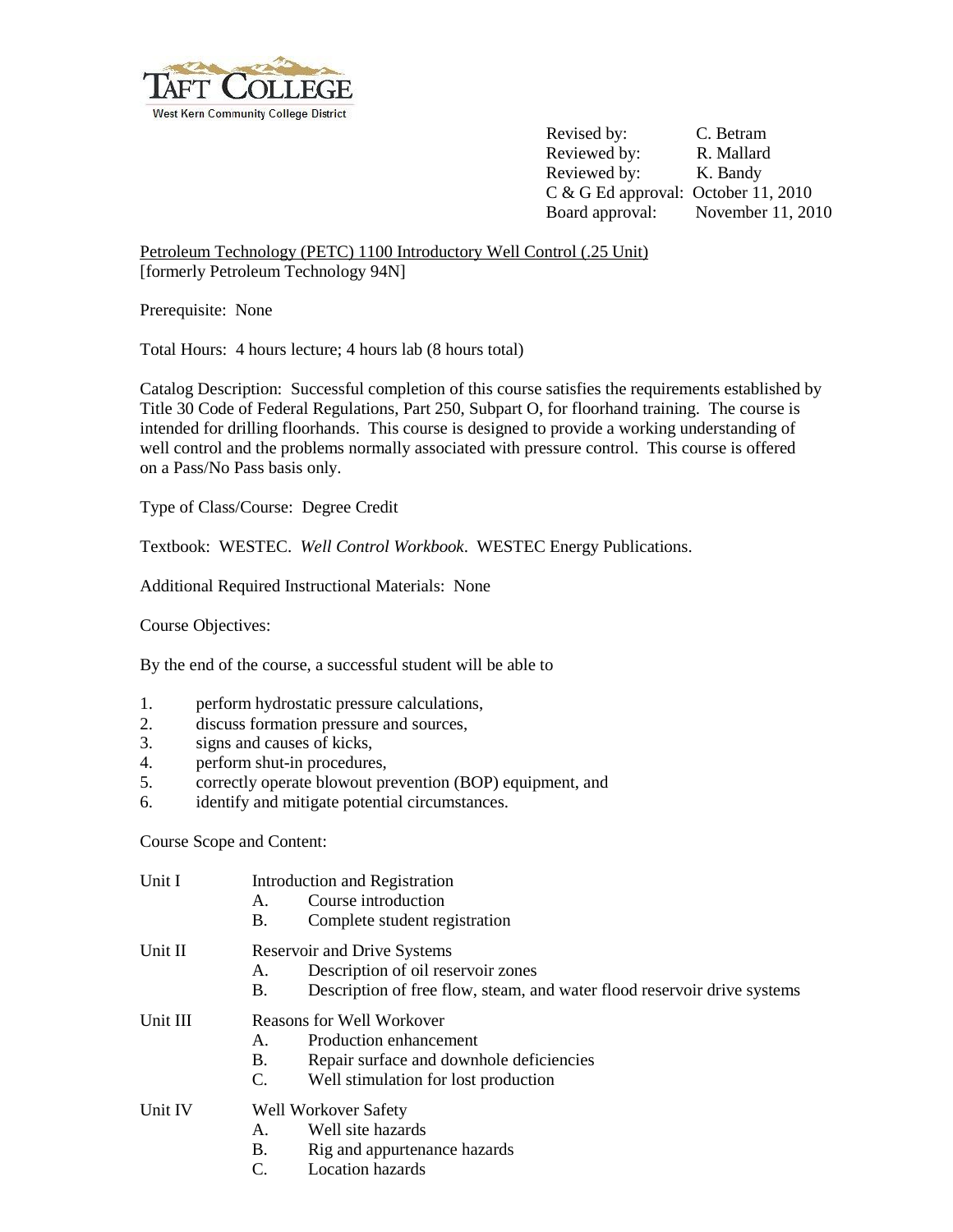

| Unit V    | A.<br><b>B.</b><br>C.<br>D.                                    | <b>Well Bore Fluid Columns</b><br>Functions of drilling fluids<br>Functions of completion and workover fluids<br>Fluid types<br>Fluid properties |
|-----------|----------------------------------------------------------------|--------------------------------------------------------------------------------------------------------------------------------------------------|
| Unit VI   | А.<br>$\mathbf{B}$ .                                           | <b>Hydrostatic Pressure and Gradients</b><br>Hydrostatic pressure definition and calculations<br>Gradient definition and calculations            |
| Unit VII  | <b>Well Kicks</b><br>$A_{-}$<br><b>B.</b><br>$C_{\cdot}$<br>D. | Kicks defined<br>Conditions necessary for a kick to occur<br>Causes of kicks while drilling<br>Causes of kicks while tripping                    |
| Unit VIII | А.<br>В.                                                       | Warning Signs of Kicks at Various Stages<br>Warning signs while drilling<br>Warning signs while tripping                                         |
| Unit IX   | А.<br><b>B.</b>                                                | <b>Shut-in Procedures</b><br>Surface stack drilling<br>Surface stack tripping                                                                    |
| Unit X    | A.<br>В.<br>C.                                                 | <b>Blowout Prevention (BOP) Equipment</b><br>Basic stack design criteria<br>Types of BOP equipment<br>Safety valves                              |
| Unit XI   | <b>Auxiliary Equipment</b><br>Accumulators<br>А.               |                                                                                                                                                  |
| Unit XII  | Kill Methods<br>$A_{1}$<br><b>B.</b><br>C.                     | Drillers' methods<br>Wait and weight methods<br>Volumetric method                                                                                |
| Unit XIII | А.<br><b>B.</b>                                                | Summary and Review<br>Revisit all material<br>Review major definitions, calculations, and practices                                              |
| Unit XIV  | А.                                                             | Training for Floorhand<br>Testing                                                                                                                |

## Lab Content:

| Practical hands-on exercises for shut-in wells using a BOP simulator     |
|--------------------------------------------------------------------------|
| Ducation onlare latings from possession region signalators and pommeters |

2. Practice calculations from scenarios using simulators and computers

Learning Activities Required Outside of Class: None

Methods of Instruction:

- 1. Lecture/Discussion<br>2. Practical hands-on e
- Practical hands-on exercises